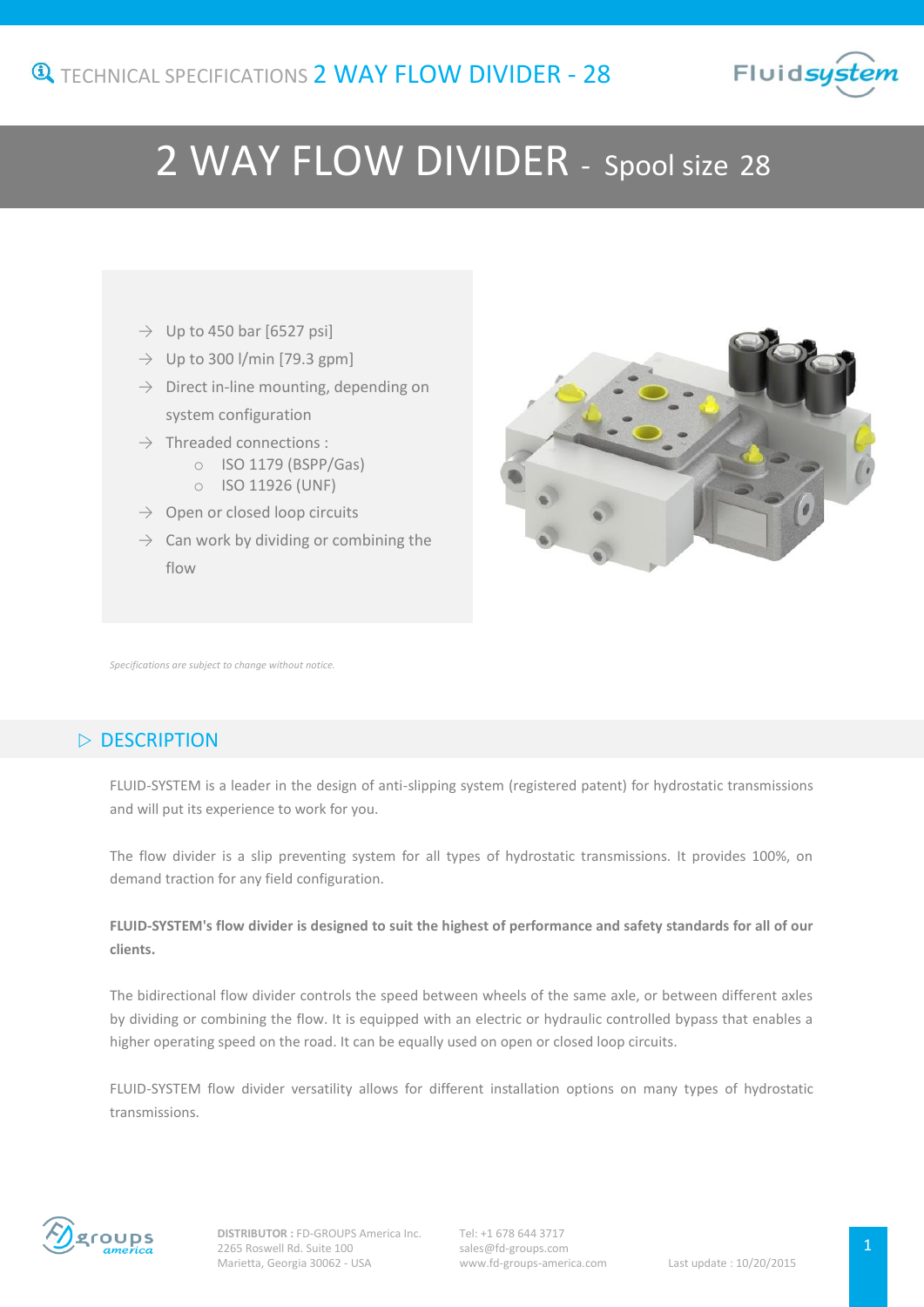

#### $\triangleright$  BENEFITS

- $\rightarrow$  Designed to reduce the installation and operation costs
- $\rightarrow$  Robust and reliable
- $\rightarrow$  No need for maintenance: cost savings and reduced risk of equipment failure
- $\rightarrow$  Cost-effective solution
- $\rightarrow$  Flows can be added or divided with precision
- $\rightarrow$  Flow ratio can be adjusted to customer need
- $\rightarrow$  Large range of options
- $\rightarrow$  Long life span
- $\rightarrow$  Rigorously designed; bench and field tested

#### $\triangleright$  HYDRAULIC SCHEMATIC





**DISTRIBUTOR :** FD-GROUPS America Inc. 2265 Roswell Rd. Suite 100 Marietta, Georgia 30062 - USA

Tel: +1 678 644 3717 sales@fd-groups.com www.fd-groups-america.com Last update : 10/20/2015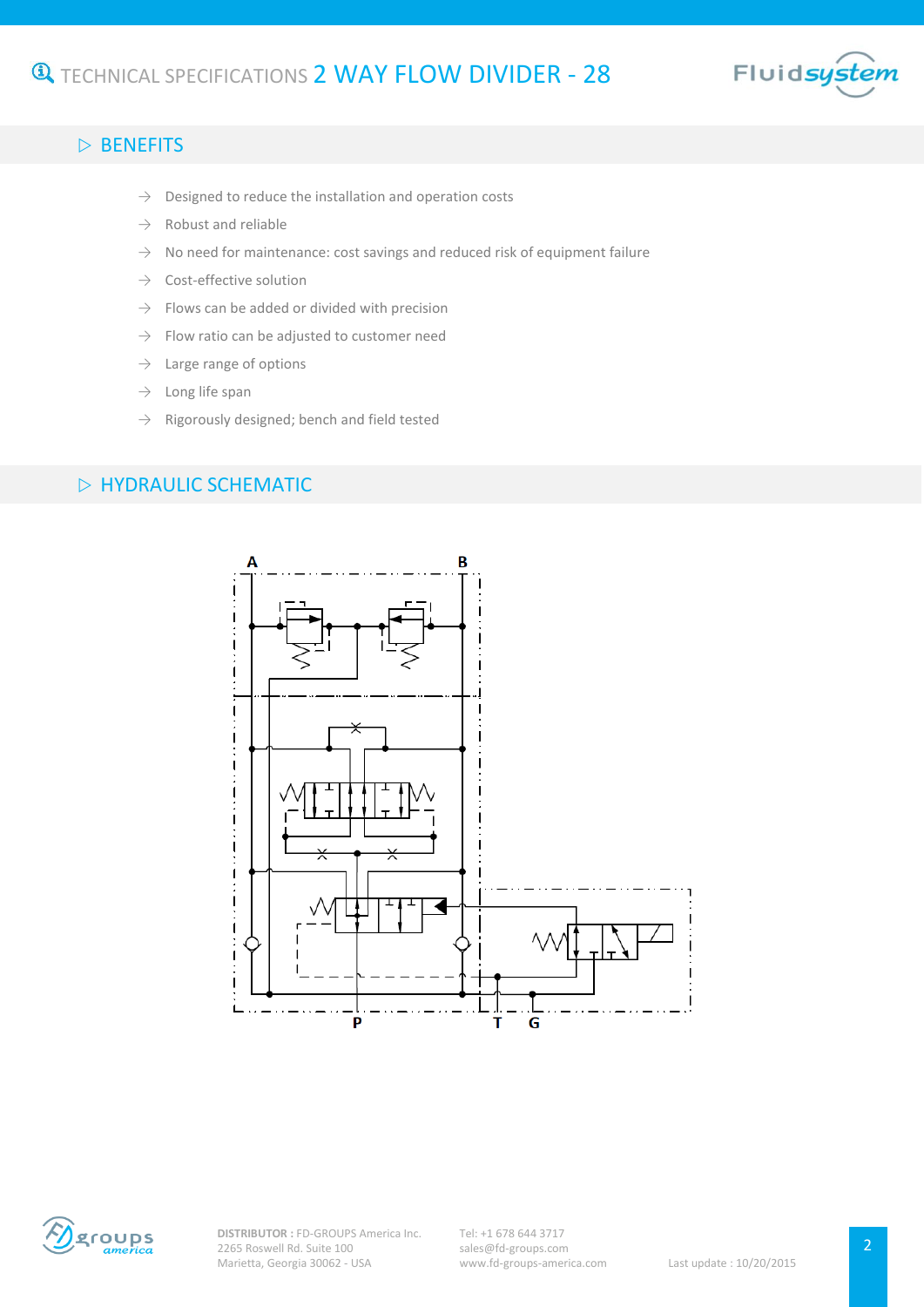

# $\triangleright$  OVERALL DIMENSIONS

*Millimeter (Inches)*









#### \* Variable dimensions depending of required setup

Can be found in many configurations:

- 1 solenoid valve (as shown above)
- 2 solenoid valves
- 

3 solenoid valves  $\Box$  (by special request)

4 solenoid valves

Each additional solenoid valve added after the first one enables the control of other functions like a feeding pump, a brake, a speed control, a selector, etc...

To obtain a specialized configuration technical specifications sheet, please contact our team.

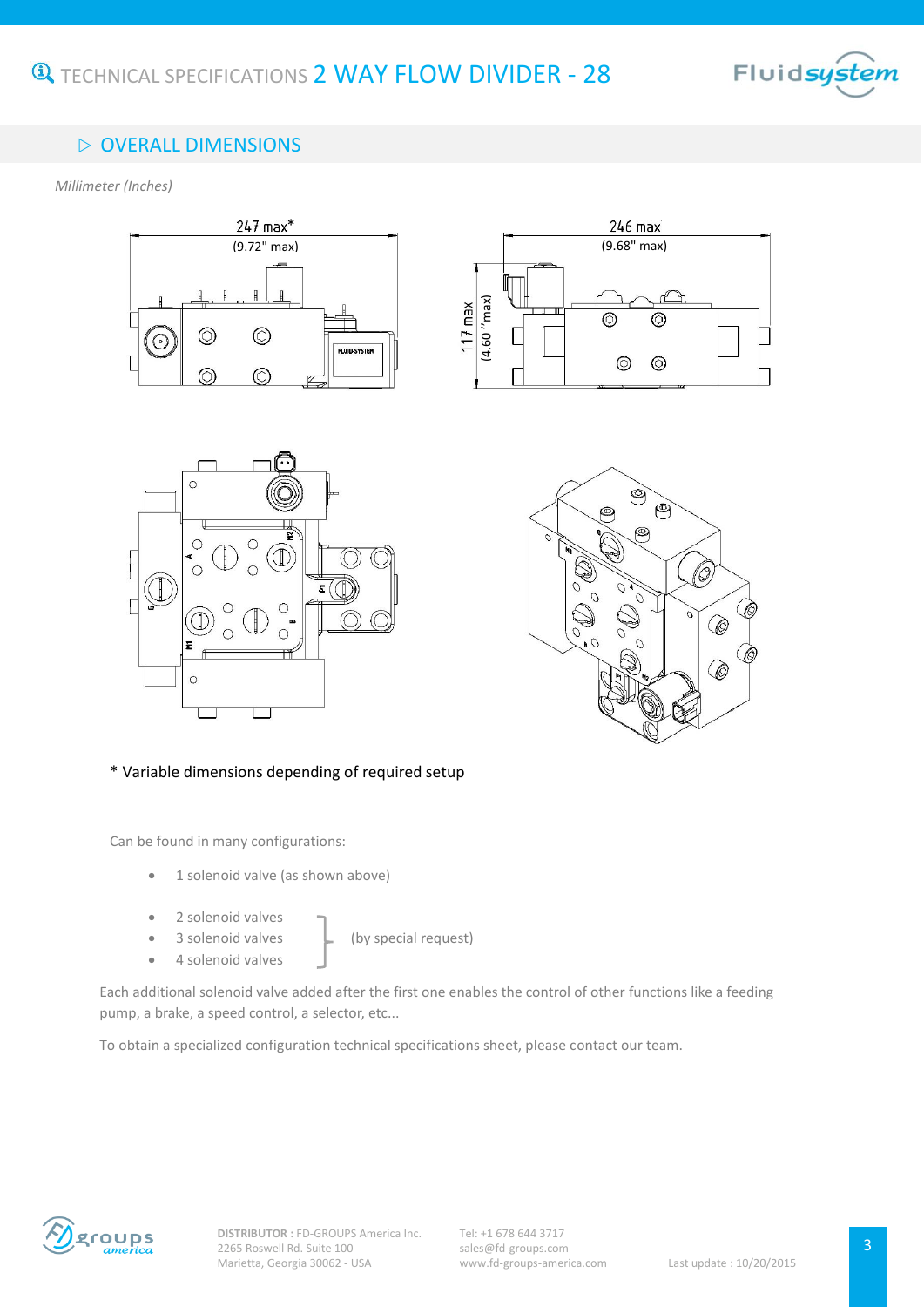

### $\triangleright$  INSTALLATION WARNING

If you need to install a flushing valve in a closed loop circuit equipped with a flow divider, the flushing valve **must be installed between the pump and the flow divider.**

## $\triangleright$  TECHNICAL SPECIFICATIONS

| <b>Maximum flow</b>                 | 300 l/min (79.3 gpm)                         |
|-------------------------------------|----------------------------------------------|
| <b>Operating pressure</b>           | 450 bar (6527 psi)                           |
| <b>Piloting pressure</b>            | Min 8 bar (116 psi) - Max 50 bar (725 psi) * |
| <b>Maximum pressure</b>             | 500 bar (7255 psi)                           |
| <b>Temperature</b>                  | -20°C to 80°C (32°F to 176°F)                |
| <b>Seals</b>                        | NBR **                                       |
| <b>Ports / Threaded connections</b> | ISO 1179 (BSP/Gas) - ISO 11926 (UNF)         |
| Weight                              | 17 kg (37.5 lbs)                             |
| <b>Material</b>                     | Cast iron - Steel                            |
| <b>Viscosity</b>                    | Between 10 and 100 cSt                       |
| <b>Pollution level</b>              | 20/18/15 as per ISO 4406                     |
| <b>Surface treatment</b>            | <b>Standard Phosphatation</b>                |

\* Values can be changed upon request via our engineering department.

\*\* Other seals available upon request.

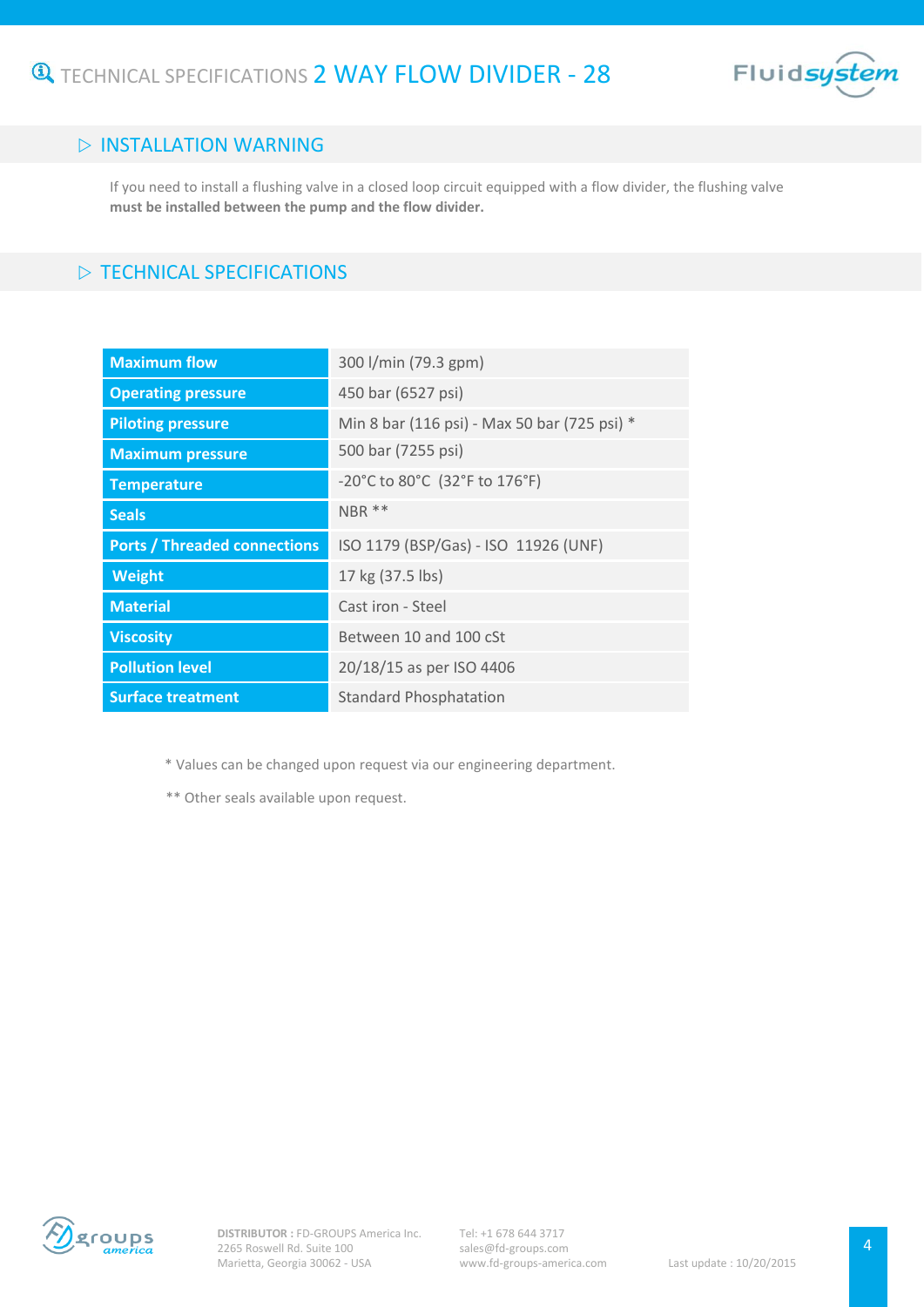

#### $\triangleright$  PORT TABLE

| <b>Size</b> | <b>Max Flow</b>         | <b>Ports</b>      | <b>European Threaded</b><br><b>Connections</b><br>ISO 1179-1 | <b>US Threaded</b><br><b>Connections</b><br>ISO 11926-1 | Obturation |
|-------------|-------------------------|-------------------|--------------------------------------------------------------|---------------------------------------------------------|------------|
|             |                         | A, B              | 3/4" SAE 6000 PSI                                            | 3/4" SAE 6000 PSI                                       | Plastic    |
| 28          | 300 l/min<br>(79.3 gpm) | $M1 - M2 -$<br>P1 | $1/4$ " BSP                                                  | 9/16" -18 UNF-2B                                        | Plastic    |
|             |                         | $T - G$           | $3/8"$ BSP                                                   | 3/4" - 16 UNF-2B                                        | Plastic    |
|             |                         | P                 | 1" SAE 6000 PSI                                              | 1" SAE 6000 PSI                                         | Plastic    |

## $\triangleright$  SPECIFICATION CURVES

#### a. DIVISION SPECIFICATIONS

Division ratio can be: 50/50 – 70/30 – 80/20



The precision is determined by the pressure difference of 150 bar (2176 psi) between A and B, without orifice and with a ratio of 50/50; it is equal to:



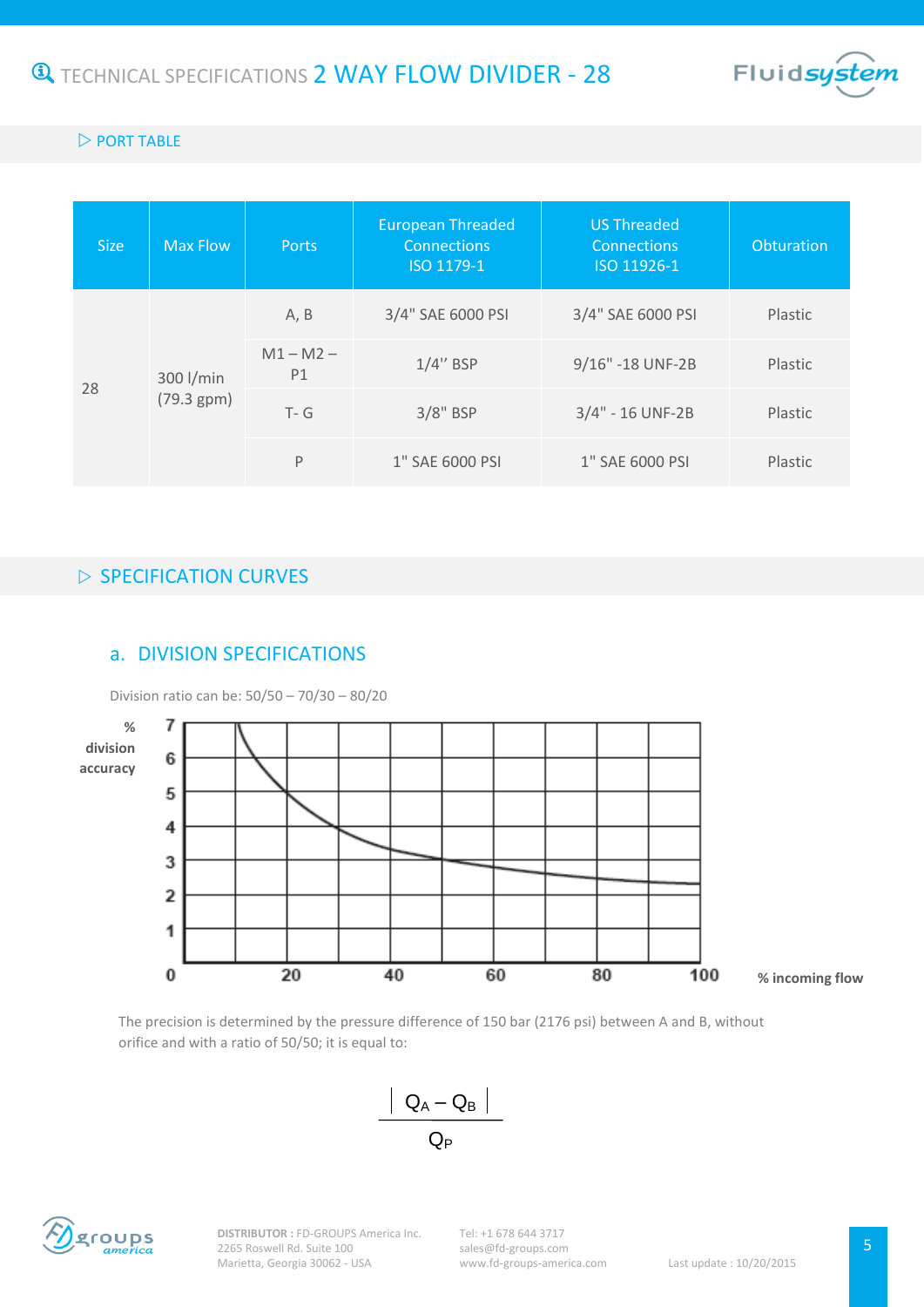

# b. LOSS



#### **Division mode**

The total loss corresponds to the loss at the transfer restrictor boudaries increased by the loss of the block itself.

*Test conditions: HV 46 hydraulic fluid at 40°C [104°F]*



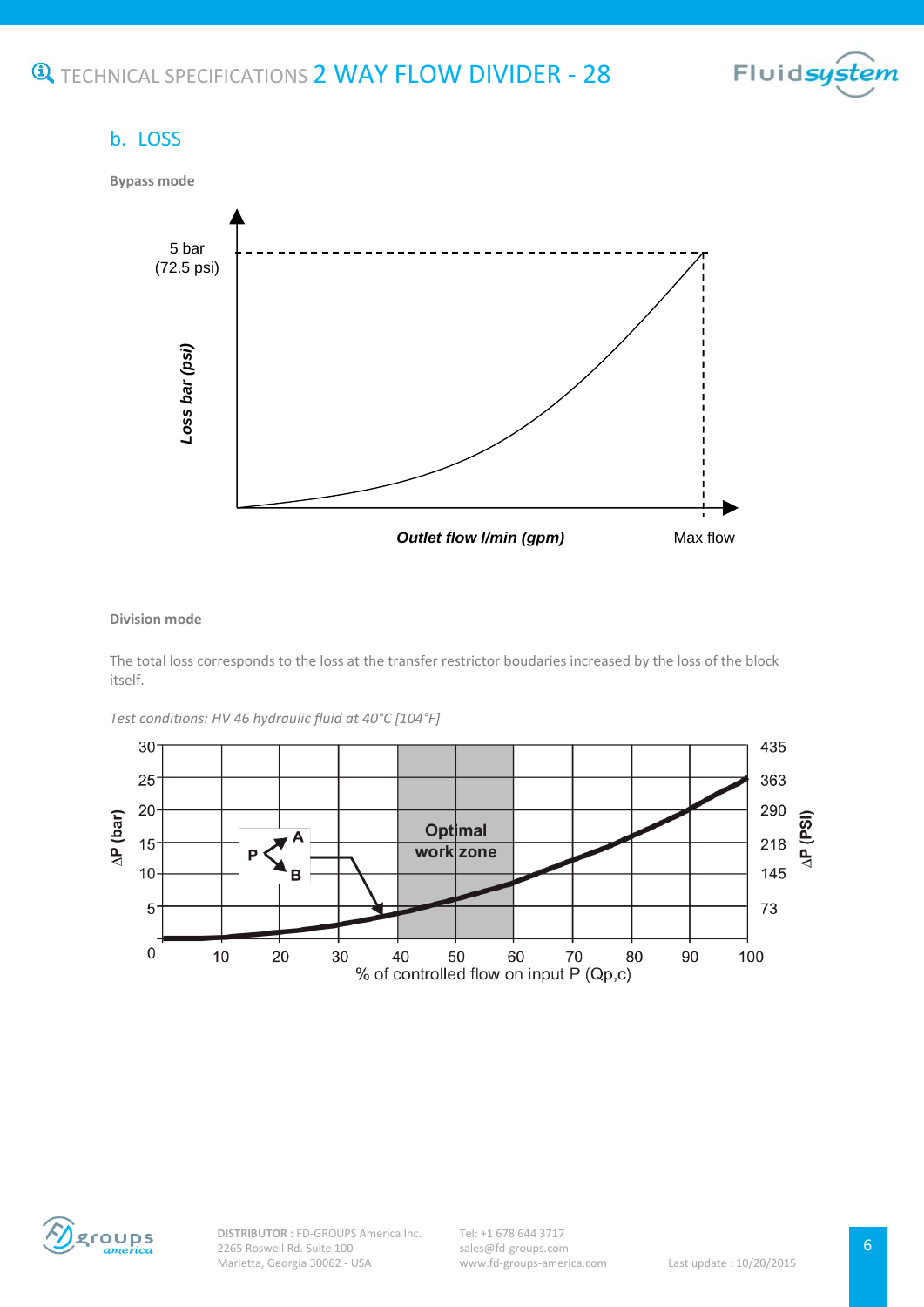

## c. TRANSFER RESTRICTOR (with orifice size)

It is located between the two outlets. **Transfer restrictor calculation:**



# d. CHECK VALVE ON FEEDING SYSTEM

In some applications, a receiver located in front of the flow divider can use a higher flow than the one supplied. In this case, the oil is brought back in the line in order to protect the components from cavitation.

When a vehicle equipped with a hydrostatic transmission takes a turn, the external wheel must turn faster than the interior one. If the divider is installed between the right and the left wheels and is activated (without the bypass mode) while taking the turn, the check valves on the feeding system can be useful (see "Specifications").

Note: Trials will confirm the required sizing for the application.

Nominal flow is around 40 l/min (10.6 US gpm) with a loss not exceeding 6 bar (87 psi).





**DISTRIBUTOR :** FD-GROUPS America Inc. 2265 Roswell Rd. Suite 100 Marietta, Georgia 30062 - USA

Tel: +1 678 644 3717 sales@fd-groups.com www.fd-groups-america.com Last update : 10/20/2015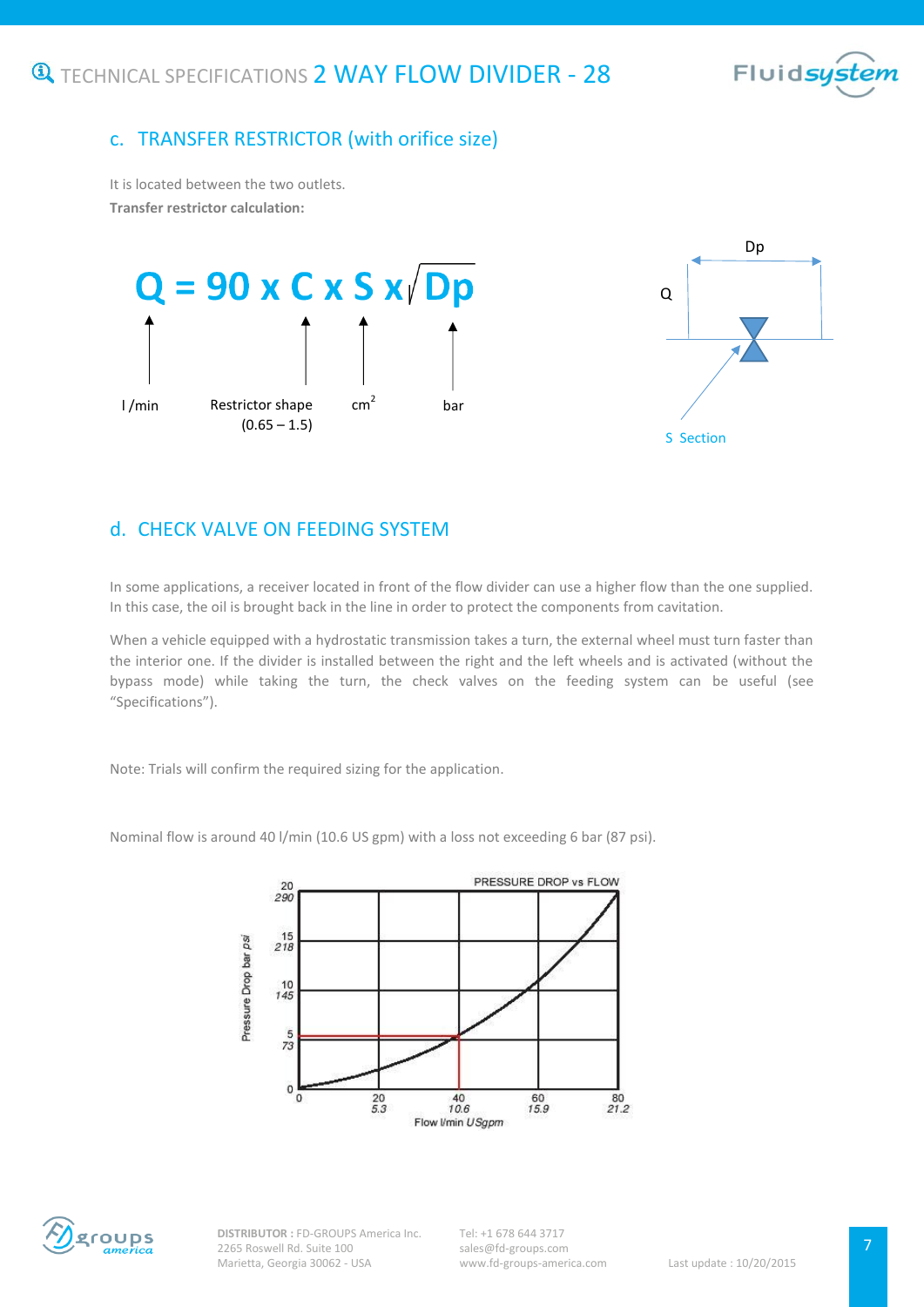

# $\triangleright$  PRODUCT CODE

|  |  | 1 2 3 4 5 6 7 8 9 10 11 12 13                                                                                                                                                                                                                                                                                                                          |  |  |  |  |
|--|--|--------------------------------------------------------------------------------------------------------------------------------------------------------------------------------------------------------------------------------------------------------------------------------------------------------------------------------------------------------|--|--|--|--|
|  |  | $\fbox{D[B] - } \fbox{D]} - \fbox{D} \fbox{D} - \fbox{D} \fbox{D} - \fbox{D} \fbox{D} - \fbox{D} \fbox{D} - \fbox{D} \fbox{D} - \fbox{D} \fbox{D} - \fbox{D} \fbox{D} - \fbox{D} \fbox{D} - \fbox{D} \fbox{D} - \fbox{D} \fbox{D} - \fbox{D} \fbox{D} - \fbox{D} \fbox{D} - \fbox{D} \fbox{D} \fbox{D} - \fbox{D} \fbox{D} \fbox{D} - \fbox{D} \fbox{$ |  |  |  |  |

| <b>Function (1)</b> |                          |  |  |  |
|---------------------|--------------------------|--|--|--|
| Flow divider<br>DB  |                          |  |  |  |
|                     |                          |  |  |  |
|                     |                          |  |  |  |
|                     | <b>Operation way (2)</b> |  |  |  |

| Function (1)      |              |    | Transfer restrictor (7) from |  | Connection (12)     |                     |  |
|-------------------|--------------|----|------------------------------|--|---------------------|---------------------|--|
| DB                | Flow divider |    | A to B                       |  | 01                  | <b>Standard UNF</b> |  |
|                   |              | 00 | Without                      |  | 02                  | <b>BSP</b> option   |  |
| Operation way (2) |              | 06 | $0,6$ mm $(0.024$ in)        |  | XХ                  | Upon request        |  |
| DE                |              |    | $0,8$ mm $(0.031$ in)        |  |                     |                     |  |
| Bidirectional     |              | 10 | 1 mm (0.039 in)              |  | Special design (13) |                     |  |
|                   |              | xх | Upon request                 |  | <b>NNN</b>          | Sans                |  |
|                   |              |    |                              |  |                     |                     |  |

**Branch protection HP (8)**

00 | without 30 300 bar (4353 psi) 38 380 bar (5514 psi) 42 420 bar (6094 psi)  $XX$  Upon request

| Connection (12) |                     |  |  |
|-----------------|---------------------|--|--|
| 01              | <b>Standard UNF</b> |  |  |
| 02              | <b>BSP</b> option   |  |  |
| XX              | Upon request        |  |  |

| Special design (13) |      |  |  |  |  |
|---------------------|------|--|--|--|--|
| NNN                 | Sans |  |  |  |  |

| No. of branches (3) |    |  |  |  |  |
|---------------------|----|--|--|--|--|
|                     |    |  |  |  |  |
| 2                   | 2X |  |  |  |  |
| ર                   |    |  |  |  |  |
|                     |    |  |  |  |  |

| 420 bar (6094 | 42 |              | Max flow $(4)$ |  |  |
|---------------|----|--------------|----------------|--|--|
| Upon reque    | xх | Max Flow*    | Size           |  |  |
|               |    | 200          | 20             |  |  |
| By pass $(9)$ |    | 300          | 28             |  |  |
| Hydraulic     | 01 | Upon request | xх             |  |  |
|               |    |              |                |  |  |

|            | Divided flow** (5) |  |    | <b>Electrical 24V</b> |
|------------|--------------------|--|----|-----------------------|
| 010        | $10$ l/min         |  | XX | Upon request          |
| 020        | $20$ l/min         |  |    |                       |
| 040        | 40 l/min           |  |    | Accessories (10)      |
| 080        | 80 l/min           |  | 00 | without               |
| 150        | 150 l/min          |  | 01 | 1 accessory           |
| <b>XXX</b> | Upon request       |  | 02 | 2 accessories         |

|                    | ΔU | zuu          |               |                       |  |  |
|--------------------|----|--------------|---------------|-----------------------|--|--|
|                    | 28 | 300          | By pass $(9)$ |                       |  |  |
|                    | KΧ | Upon request | 01            | Hydraulic             |  |  |
|                    |    |              | 02            | Electrical 12V        |  |  |
| Divided flow** (5) |    |              | 03            | <b>Electrical 24V</b> |  |  |
|                    |    | $10$ I/min   |               | Upon request          |  |  |

| 40 l/min           |    | Accessories (10) |  |  |  |
|--------------------|----|------------------|--|--|--|
| 80 l/min           | 00 | without          |  |  |  |
| 150 l/min          | 01 | 1 accessory      |  |  |  |
| Upon request       | 02 | 2 accessories    |  |  |  |
|                    | 03 | 3 accessories    |  |  |  |
| Division ratio (6) | xх | Upon request     |  |  |  |
|                    |    |                  |  |  |  |

| Division ratio (6)     |  |  |  |
|------------------------|--|--|--|
| 50 - 50                |  |  |  |
| 70 - 30                |  |  |  |
| $80 - 20$              |  |  |  |
| 60 - 40                |  |  |  |
| 75 - 25                |  |  |  |
| $55 - 45$              |  |  |  |
| XX - YY (upon request) |  |  |  |

| 70 - 30 | <b>Supply Voltage (11)</b> |              |  |
|---------|----------------------------|--------------|--|
| 80 - 20 | <b>NN</b>                  | Without      |  |
| 60 - 40 | 12                         | 12 V         |  |
| 75 - 25 | 24                         | 24 V         |  |
| 55 - 45 | XX                         | Upon request |  |
|         |                            |              |  |

\* in by-pass mode

\*\* Flow for which division ratio is optimum



**DISTRIBUTOR :** FD-GROUPS America Inc. 2265 Roswell Rd. Suite 100 Marietta, Georgia 30062 - USA

Tel: +1 678 644 3717 sales@fd-groups.com www.fd-groups-america.com Last update : 10/20/2015